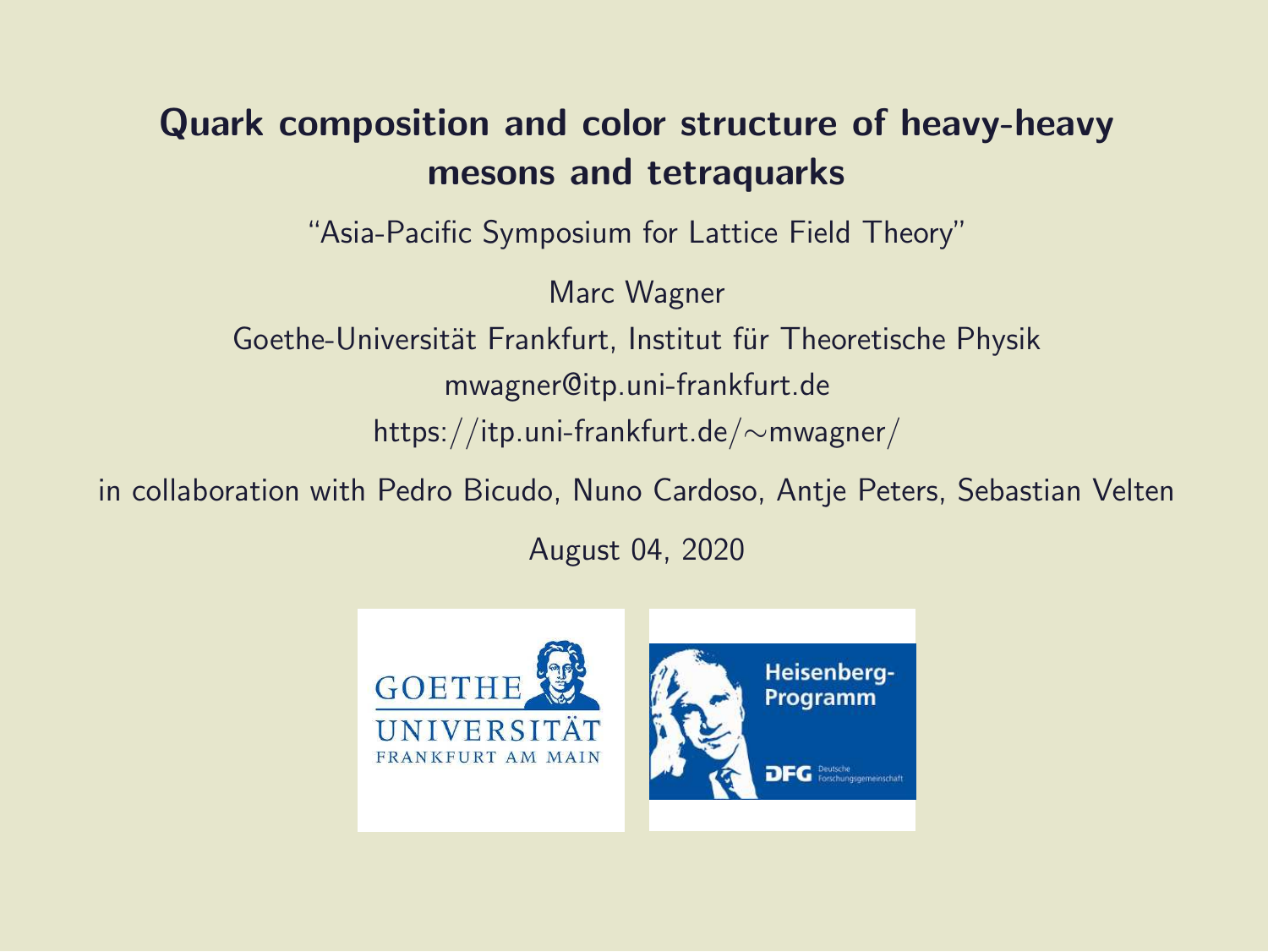### **Outline**

- Two parts ...
- ... both are based on lattice QCD static potentials and the Born-Oppenheimer approximation.
- Part 1:  $\overline{b} \overline{b} q q$  tetraquarks with  $I(J^P) = 0(1^+)$ .
	- $\bar b\bar b qq$  /  $BB$  potentials.
	- $-$  Stable  $\bar b\bar b qq$  tetraquarks.
	- Mesonic molecule versus diquark-antidiquark structure.
- Part 2: Bottomonium bound states and resonances with  $I = 0$  and  $L = 0$ . [Related to the talk by L. Müller, 04. Aug 16:40]
	- $-\,\,b\bar{b}/b\bar{b}q\bar{q}$  potentials.
	- Bottomonium bound states and resonances.
	- $-\,\,b\bar{b}$  versus  $b\bar{b}q\bar{q}$  structure.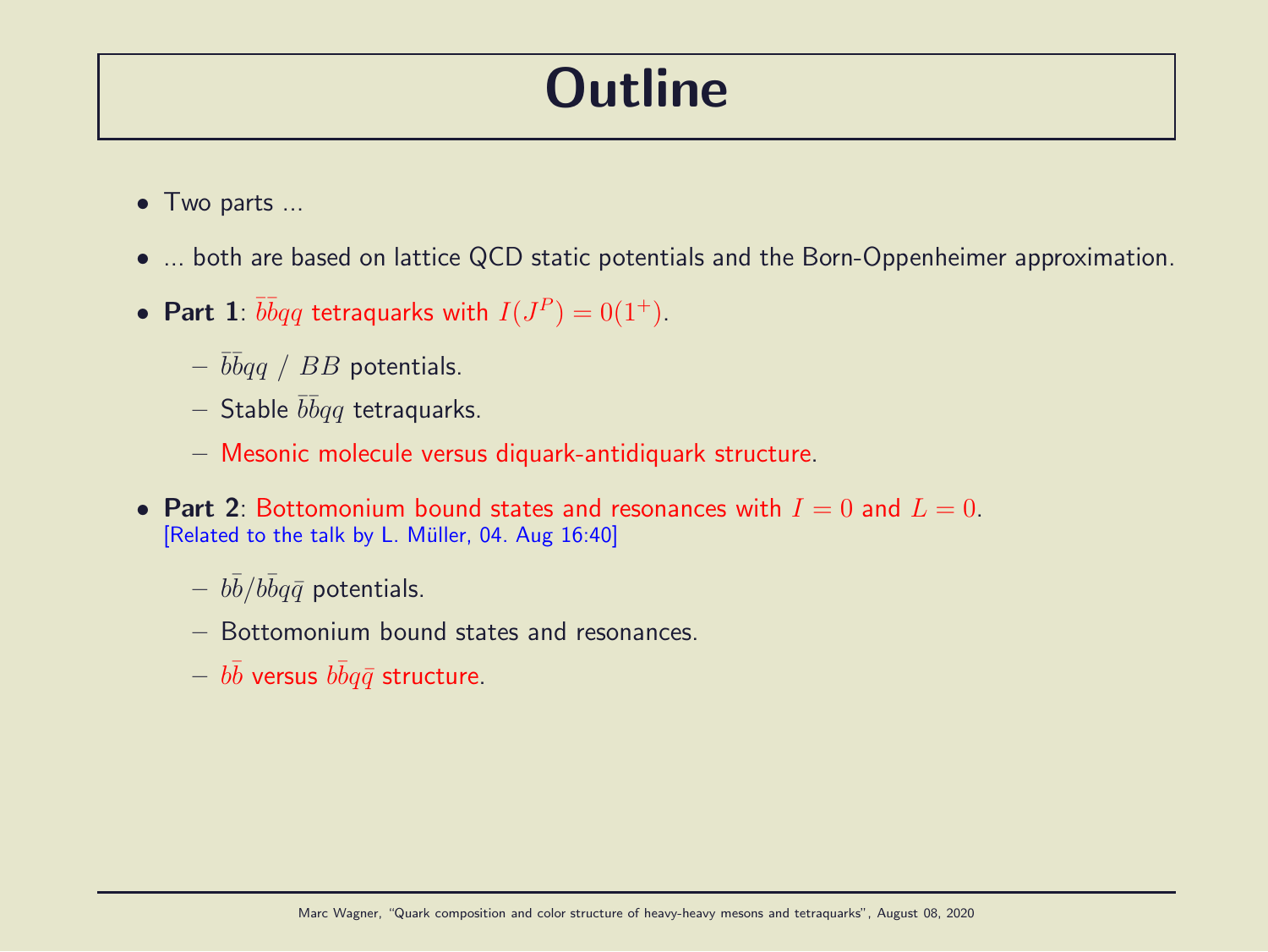# Part 1:  $\overline{b} \overline{b} q q$  tetraquarks with  $I(J^P) = 0(1^+)$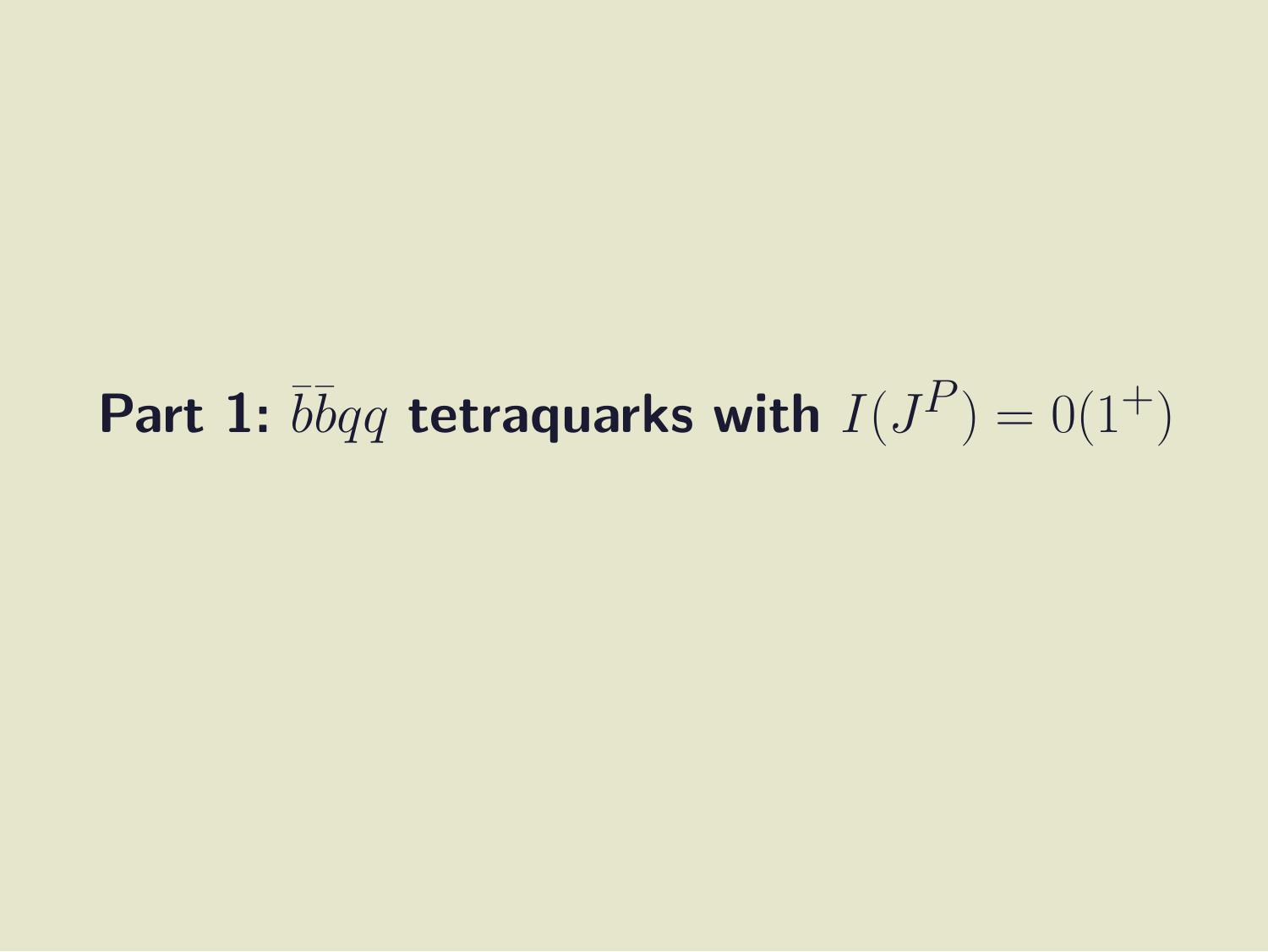### Basic idea: lattice QCD + BO

- $\bullet$  Study heavy-heavy-light-light tetraquarks  $\bar{b}\bar{b}qq$  in two steps.
	- (1) Compute potentials of two static quarks  $b\bar{b}$  in the presence of two lighter quarks  $qq$   $(q \in \{u, d, s, c\})$  using lattice QCD.
	- (2) Check, whether these potentials are sufficiently attractive to host bound states or resonances ( $\rightarrow$  tetraquarks) by using techniques from quantum mechanics and scattering theory.
	- $((1) + (2) \rightarrow$  Born-Oppenheimer approximation).

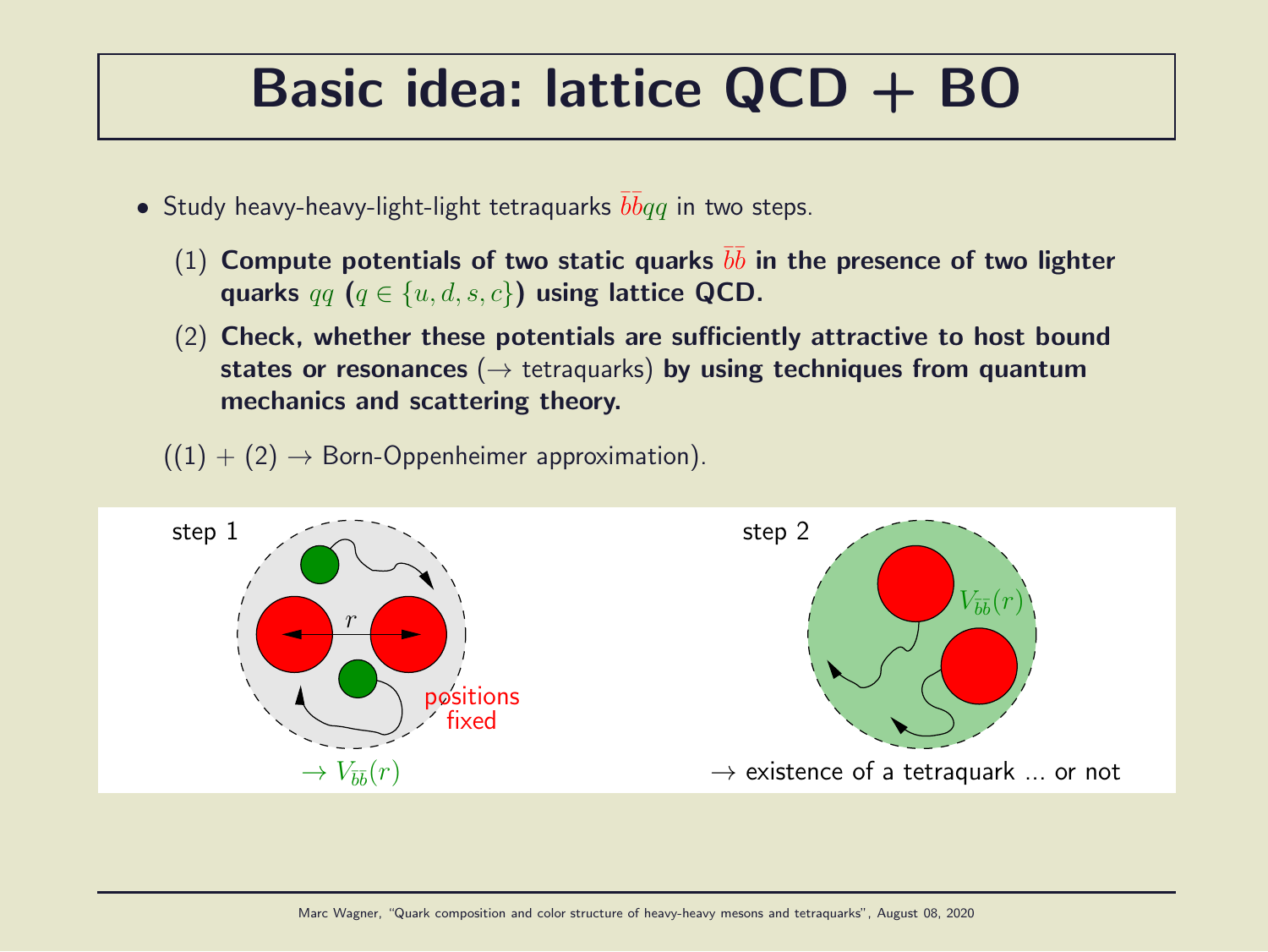## Previous work on  $\overline{b} \overline{b} q q$  tetraquarks

- Lattice QCD static potentials and Born-Oppenheimer approximation. [W. Detmold, K. Orginos, M. J. Savage, Phys. Rev. D 76, 114503 (2007) [arXiv:hep-lat/0703009]] [M.W., PoS LATTICE2010, 162 (2010) [arXiv:1008.1538]] [G. Bali, M. Hetzenegger, PoS LATTICE2010, 142 (2010) [arXiv:1011.0571]] [P. Bicudo, M.W., Phys. Rev. D 87, 114511 (2013) [arXiv:1209.6274]] [Z. S. Brown, K. Orginos, Phys. Rev. D 86, 114506 (2012) [arXiv:1210.1953]] [E. Braaten, C. Langmack, D. H. Smith, Phys. Rev. D 90, 014044 (2014) [arXiv:1402.0438]]
	- [P. Bicudo, K. Cichy, A. Peters, B. Wagenbach, M.W., Phys. Rev. D 92, 014507 (2015) [arXiv:1505.00613]]
	- [P. Bicudo, K. Cichy, A. Peters, M.W., Phys. Rev. D 93, 034501 (2016) [arXiv:1510.03441]]
	- [P. Bicudo, J. Scheunert, M.W., Phys. Rev. D 95, 034502 (2017) [arXiv:1612.02758]]
	- [P. Bicudo, M. Cardoso, A. Peters, M. Pflaumer, M.W., Phys. Rev. D 96, 054510 (2017) [arXiv:1704.02383]]
- Full lattice QCD ( $b$  quarks with Non Relativistic QCD): [A. Francis, R. J. Hudspith, R. Lewis, K. Maltman, Phys. Rev. Lett. 118, 142001 (2017) [arXiv:1607.05214 [hep-lat]]]
	- [P. Junnarkar, N. Mathur, M. Padmanath, Phys. Rev. D 99, 034507 (2019) [arXiv:1810.12285 [hep-lat]]]
	- [L. Leskovec, S. Meinel, M. Pflaumer, M.W., Phys. Rev. D 100, 014503 (2019) [arXiv:1904.04197] [hep-lat]]]
- Other approches: quark models, effective field theories, QCD sum rules ...
	- [M. Karliner, J. L. Rosner, Phys. Rev. Lett. 119, 202001 (2017) [arXiv:1707.07666]]
	- [E. J. Eichten, C. Quigg, Phys. Rev. Lett. 119, 202002 (2017) [arXiv:1707.09575]]
	- [Z. G. Wang, Acta Phys. Polon. B 49, 1781 (2018) [arXiv:1708.04545]]
	- [W. Park, S. Noh, S. H. Lee, Acta Phys. Polon. B 50, 1151-1157 (2019) [arXiv:1809.05257]]
	- [B. Wang, Z. W. Liu, X. Liu, Phys. Rev. D 99, 036007 (2019) [arXiv:1812.04457]]
	- [M. Z. Liu, T. W. Wu, M. Pavon Valderrama, J. J. Xie, L. S. Geng, Phys. Rev. D 99, 094018 (2019) [arXiv:1902.03044]]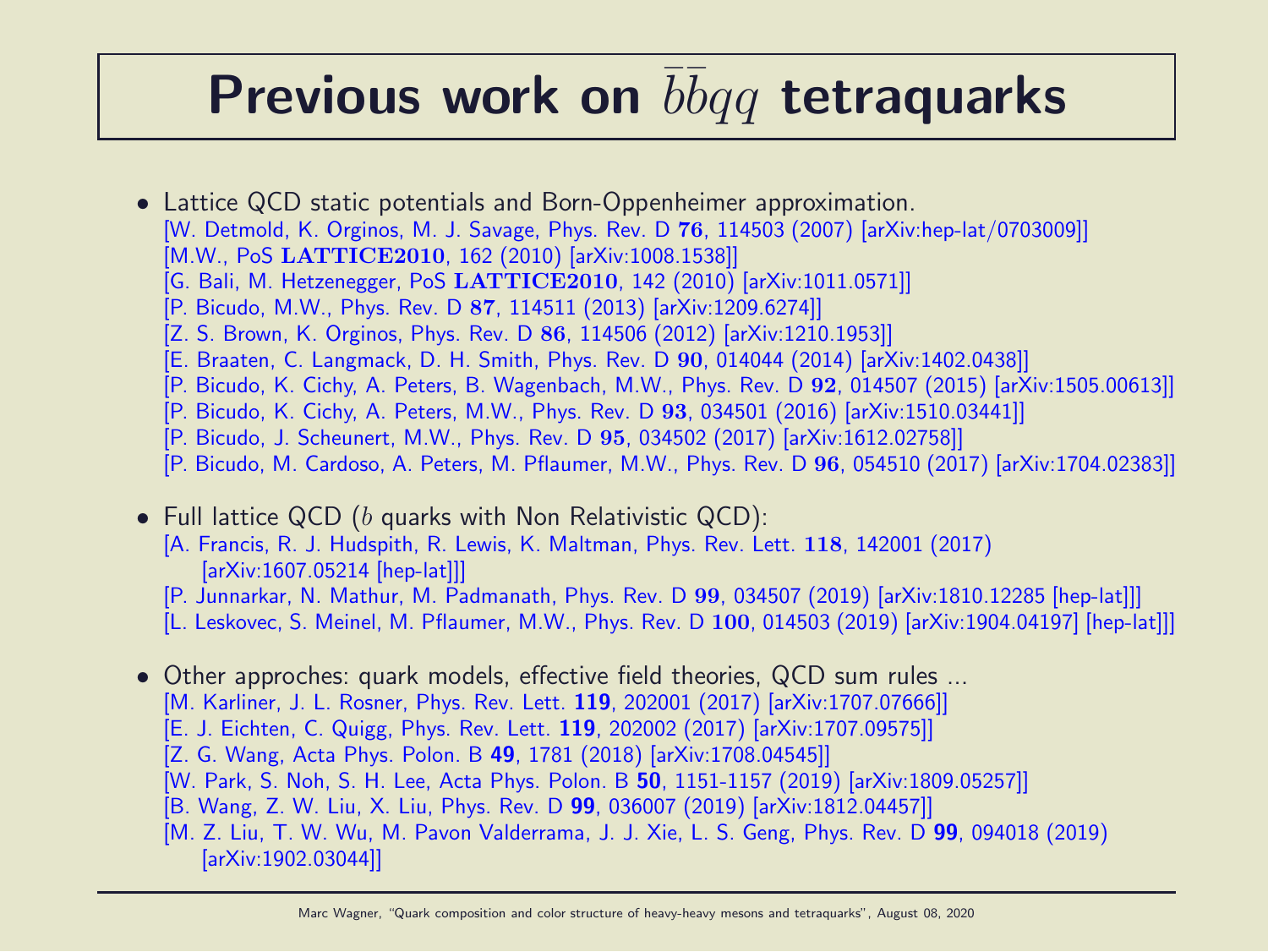# $b\bar{b}qq$  /  $BB$  potentials (1)

- $\bullet$  At large  $\bar{b}\bar{b}$  separation  $r$ , the four quarks will form two static-light mesons  $\bar{b}q$  and  $\bar{b}q$ .
- $\bullet$  Spins of static antiquarks  $\bar b \bar b$  are irrelevant (they do not appear in the Hamiltonian).
- $\bullet$  Compute and study the dependence of  $\bar{b}\bar{b}$  potentials in the presence of  $qq$  on
	- the "light" quark flavors  $q \in \{u, d, s, c\}$  (isospin, flavor),
	- the "light" quark spin (the static quark spin is irrelevant),
	- $-$  the type of the meson  $B$ ,  $B^*$  and/or  $B^*_0$ ,  $B^*_1$  (parity).
	- $\rightarrow$  Many different channels: attractive as well as repulsive, different asymptotic values ...

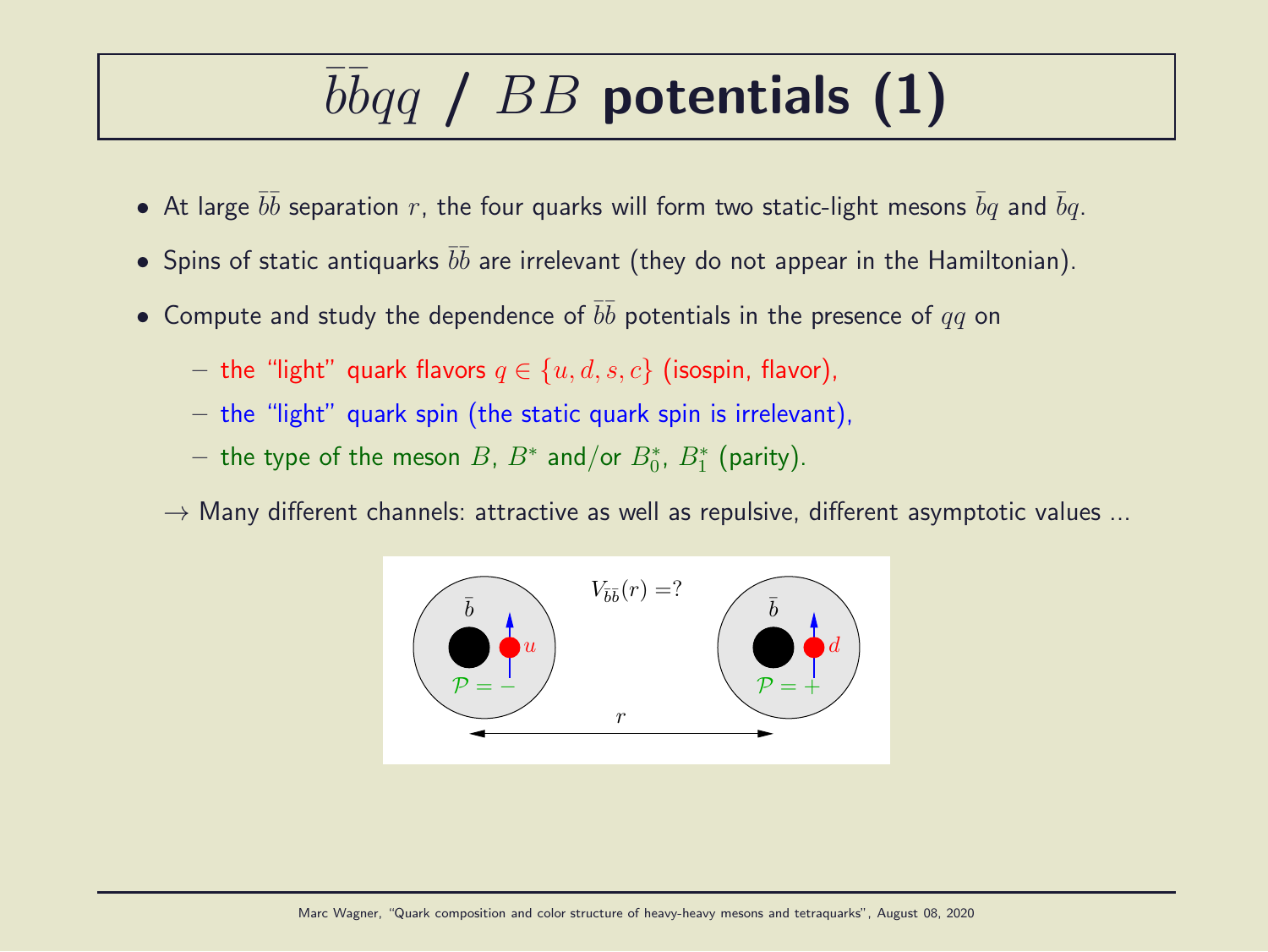# $b\bar{b}qq$  /  $BB$  potentials (2)

• To determine potentials, compute temporal correlation functions of operators

$$
\mathcal{O}_{BB} = (C\Gamma)_{AB} (C\tilde{\Gamma})_{CD} (\bar{Q}_C(-\mathbf{r}/2)q_A^{(1)}(-\mathbf{r}/2)) (\bar{Q}_D(+\mathbf{r}/2)q_B^{(2)}(+\mathbf{r}/2)).
$$

- The most attractive potential of a  $B^{(*)}B^*$  meson pair has  $(I, |j_z|, P, P_x) = (0, 0, +, -)$ :
	- $q^{(1)}q^{(2)} = ud du, \Gamma \in \{ (1 + \gamma_0)\gamma_5, (1 \gamma_0)\gamma_5 \}.$  $-\tilde{\Gamma} \in \{(1+\gamma_0)\gamma_5, (1+\gamma_0)\gamma_i\}$  (irrelevant).
- Parameterize lattice results by

$$
V_{\bar{b}\bar{b}}(r) = -\frac{\alpha}{r} \exp\left(-\left(\frac{r}{d}\right)^p\right) + V_0
$$



(1-gluon exchange at small r; color screening at large r with  $p = 2$  from quark models). [P. Bicudo, K. Cichy, A. Peters, M.W., Phys. Rev. D 93, 034501 (2016) [arXiv:1510.03441]]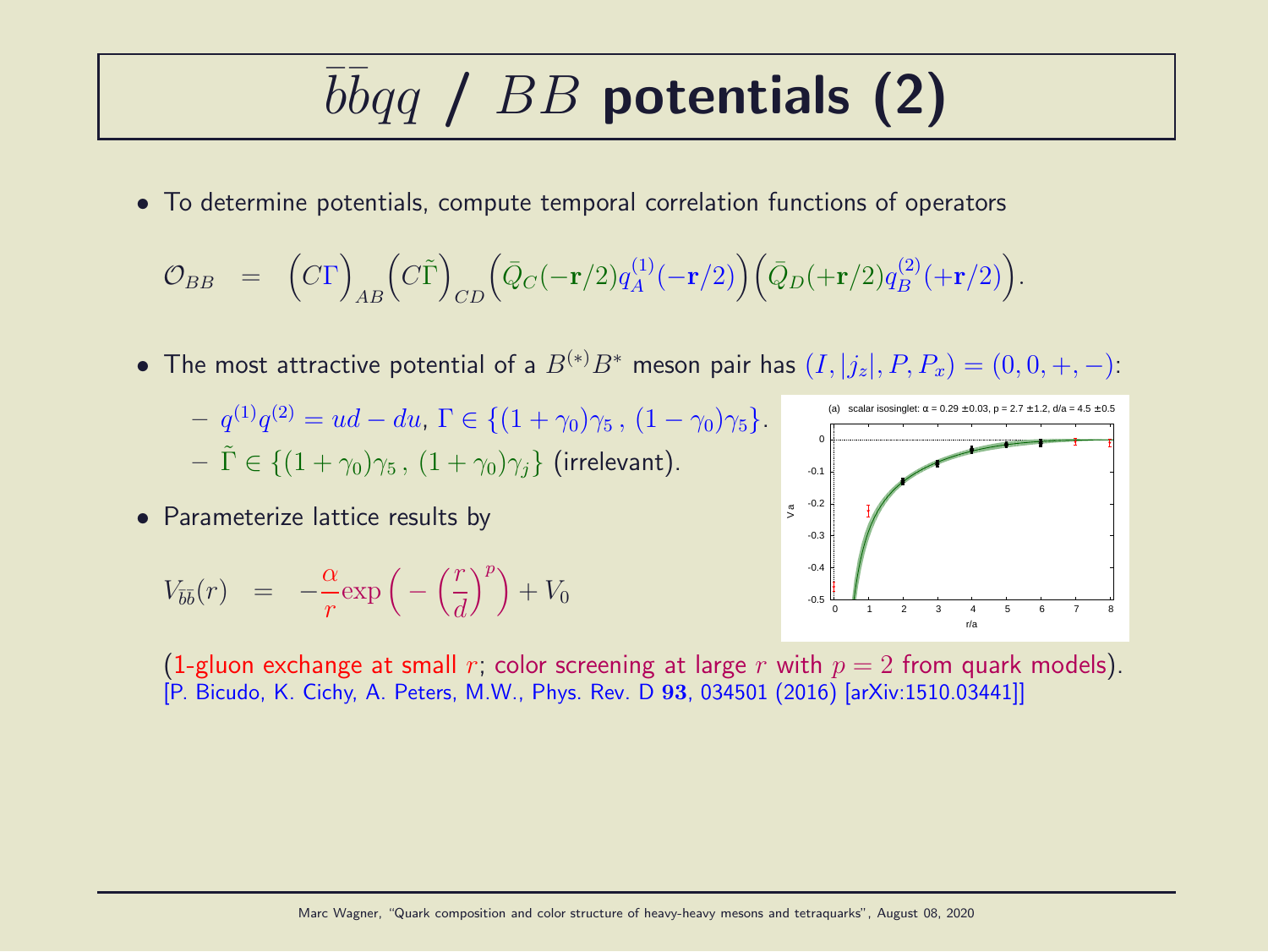## Stable  $\bar{b}\bar{b}qq$  tetraquarks

• Solve the Schrödinger equation for the relative coordinate of the heavy quarks  $\bar{b}\bar{b}$  using the previously computed  $\bar b\bar b qq$  /  $BB$  potentials,

$$
\Big(-\frac{1}{2\mu}\triangle + V_{\overline{b}\overline{b}}(r)\Big)\psi(\mathbf{r}) = E\psi(\mathbf{r}) \quad , \quad \mu = m_b/2.
$$

- Possibly existing bound states, i.e.  $E < 0$ , indicate stable  $\overline{bb}qq$  tetraquarks.
- There is a bound state for orbital angular momentum  $L=0$  of  $\bar{b}\bar{b}$ :
	- $-$  Binding energy  $-E = 90^{+43}_{-36}$  MeV with respect to the  $BB^*$  threshold.
	- Quantum numbers:  $I(J^P) = 0(1^+).$
- No further bound states
	- [P. Bicudo, M.W., Phys. Rev. D 87, 114511 (2013) [arXiv:1209.6274]]

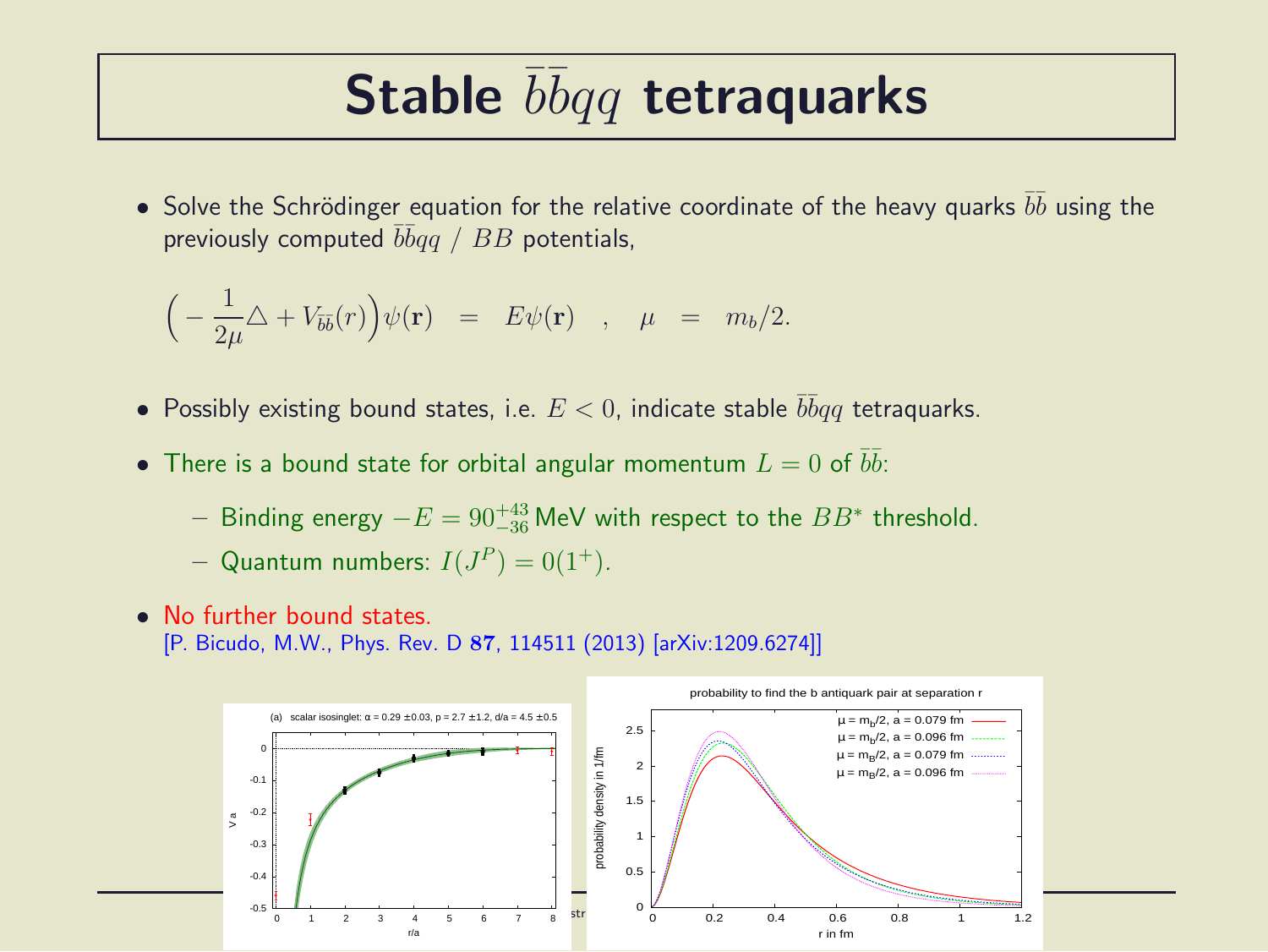# Structure of the  $\bar{b}\bar{b}qq$  tetraquark (1)

- Now consider two operators, which generate the same quantum numbers:
	- Meson-meson operator:

$$
\mathcal{O}_1 = \mathcal{O}_{BB} = \left( C \Gamma_{BB} \right)_{AB} \left( C \tilde{\Gamma} \right)_{CD} \left( \bar{Q}_C (-\mathbf{r}/2) q_A^{(1)} (-\mathbf{r}/2) \right) \left( \bar{Q}_D (+\mathbf{r}/2) q_B^{(2)} (+\mathbf{r}/2) \right).
$$

– Diquark-antidiquark operator:

$$
\mathcal{O}_2 = \mathcal{O}_{dD} = (C\Gamma_{dD})_{AB} (C\tilde{\Gamma})_{CD} (\epsilon^{abc} q_A^{b,(1)}(0) q_B^{c,(2)}(0))
$$

$$
(\epsilon^{ade} (\bar{Q}(-\mathbf{r}/2)U(-\mathbf{r}/2;0))_{C}^d (\bar{Q}(\mathbf{+r}/2)U(\mathbf{+r}/2;0))_{D}^e).
$$

 $\Gamma_{BB} = \Gamma_{dD} = (1+\gamma_0)\gamma_5$ ,  $\tilde{\Gamma} = (1+\gamma_0)\gamma_j$  and  $q^{(1)}q^{(2)} = ud - du$ .

- Compute the  $2\times 2$  correlation matrix  $C_{jk}(t) = \langle \Omega | \mathcal{O}^{\dagger}_j$  $\langle j(t) \mathcal{O}_k(0) | \Omega \rangle$ .
- Solve the generalized eigenvalue problem  $C(t)\mathbf{v}_m(t, t_0) = \lambda_m(t, t_0)C(t_0)\mathbf{v}_m(t, t_0)$ .

- Effective mass: 
$$
V_{\bar{b}\bar{b}}^{\text{effective}}(r, t, t_0) = -\Big(\ln(\lambda_0(t + a, t_0)) - \ln(\lambda_0(t, t_0))\Big)/a.
$$

 $\mathbf{v}_0(t, t_0)$  provides information about the structure of the four-quark system,

$$
|\overline{b}\overline{b}qq;r\rangle \approx \sum_j v_0^j(t,t_0) \mathcal{O}_j^{\dagger}|\Omega\rangle \quad (\approx \text{ denotes expansion in the ``\mathcal{O}_{BB} \ \mathcal{O}_{dD} \ \text{subspace''})
$$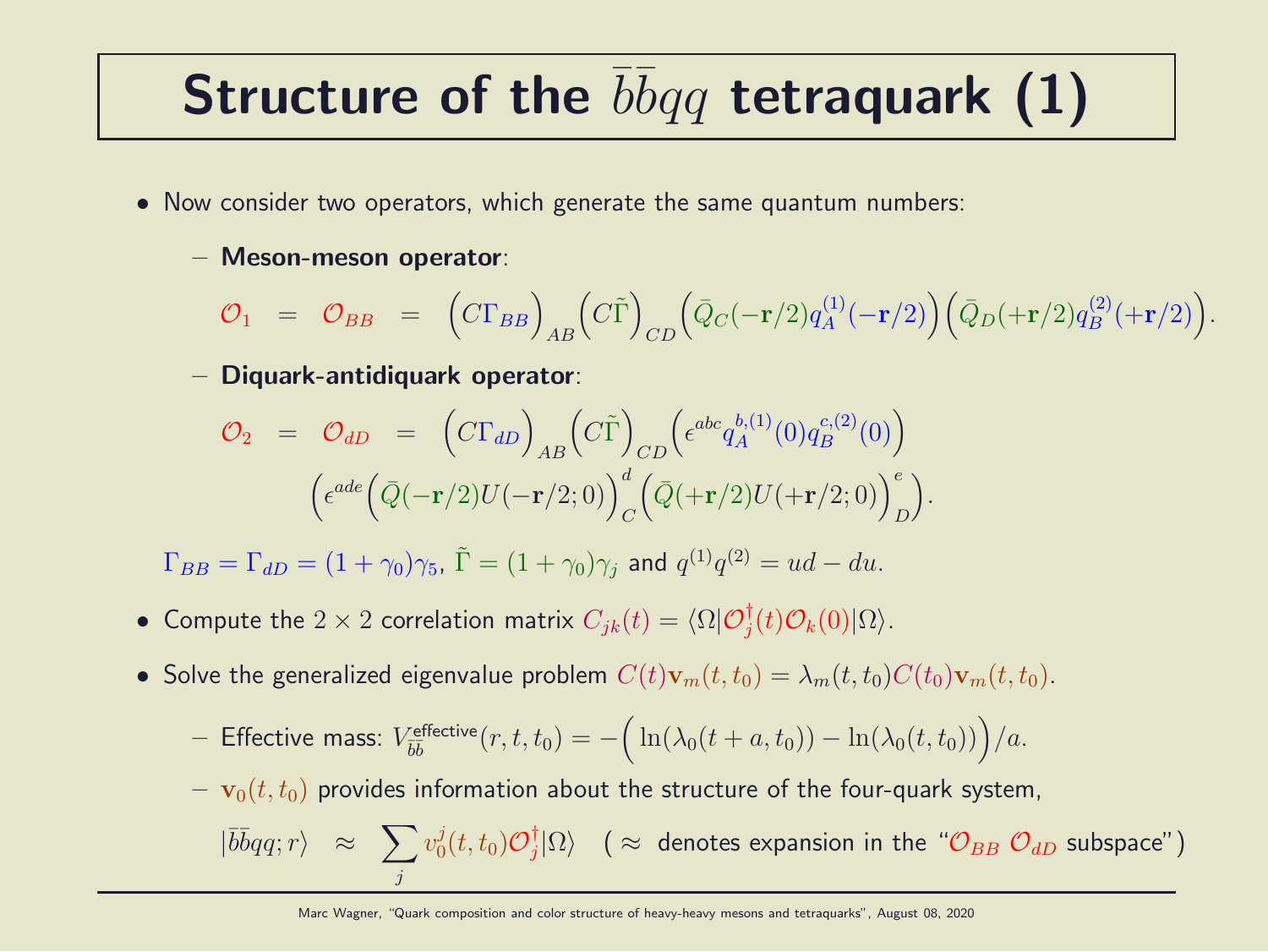# Structure of the  $\bar{b}\bar{b}qq$  tetraquark (2)

- $\bullet$   $r \lesssim 0.25$  fm: Diquark-antidiquark structure preferred.
- $\bullet$   $r \gtrsim 0.25$  fm: Meson-meson structure preferred.
- Maximum of the probability distribution for  $r$  at around  $0.25$  fm.
	- $\rightarrow$  Tetraquark is a superposition of
		- ... a diquark-antidiquark pair ( $\approx 30...40\%$ ) at small r ...
		- ... a meson meson pair ( $\approx 60...70\%$ ) at large r.
	- [S. Velten, Master of Science thesis, Goethe University Frankfurt (2020)]
- Result stable with respect to a variation of the lattice spacing,  $a = 0.079$  fm,  $0.063$  fm,  $0.051$  fm.

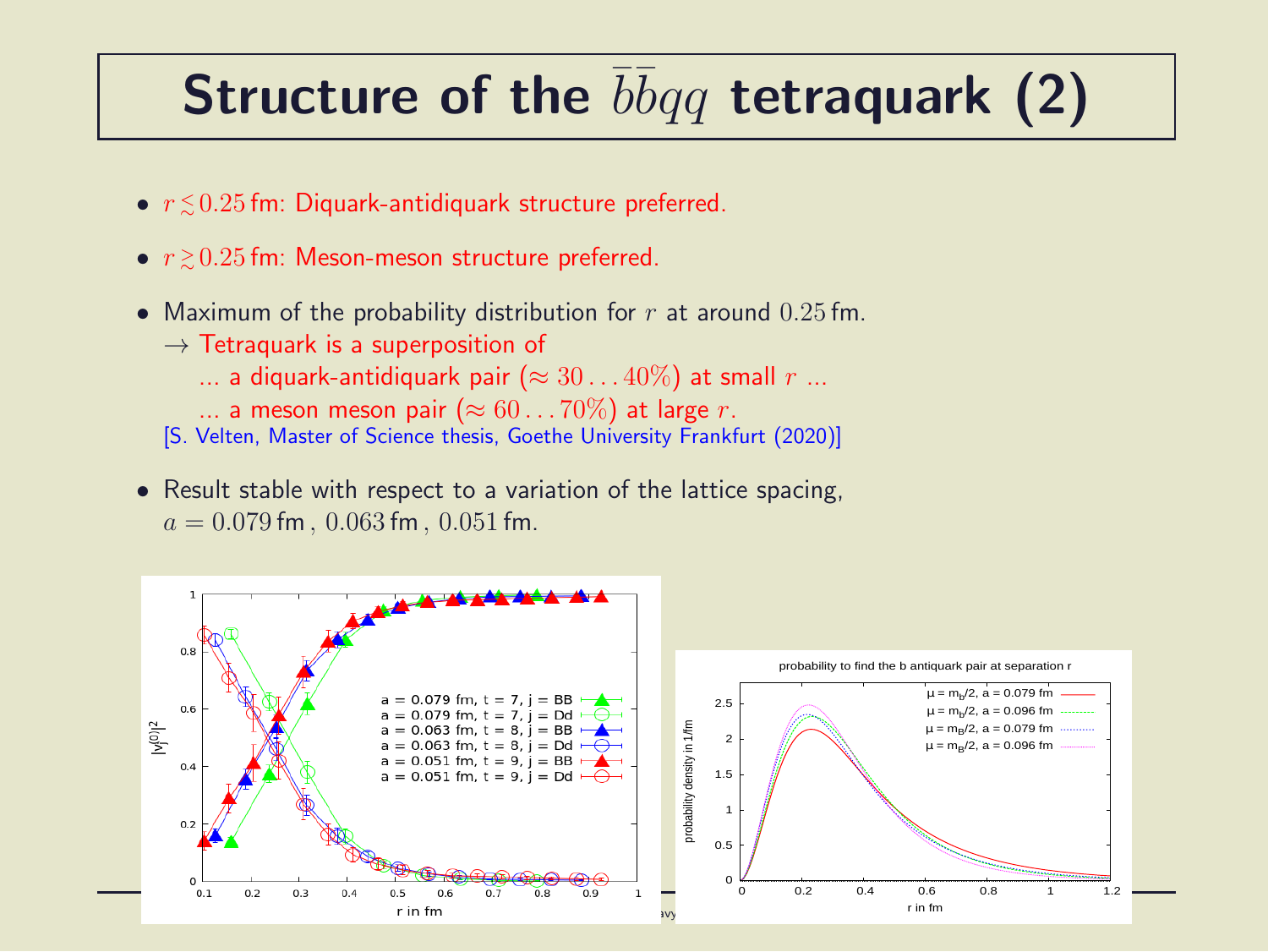#### Part 2: Bottomonium bound states and resonances with  $I = 0$  and  $L = 0$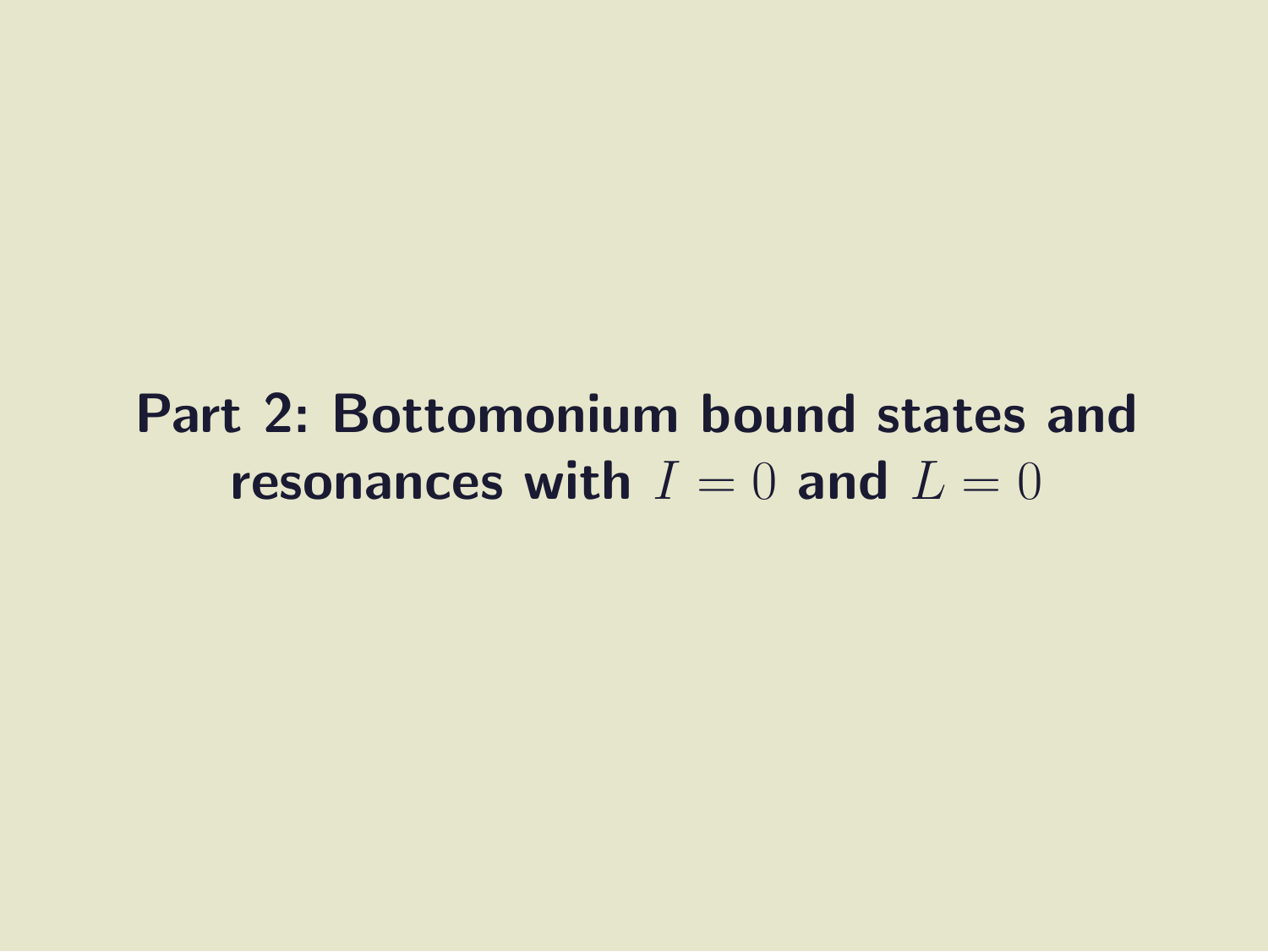#### Bottomonium: introduction

- Now bottomonium with  $I=0$ , i.e.  $\bar{b}b$  and/or  $\bar{b}b\bar{q}q$  (with  $\bar{q}q=(\bar{u}u+\bar{d}d)/\sqrt{2}$ ).
- $J^{PC} = 1^{--}$  states:
	- $-\Upsilon_b(1S)$ ,  $\Upsilon_b(2S)$ ,  $\Upsilon_b(3S)$ ,  $\Upsilon_b(4S)$ ,  $\Upsilon_b(10860)$  have masses compatible with quark model calculations; the last two are resonances have transitions to lower bottomonium with much higher rates than expected.
	- Recently observed resonance  $\Upsilon_b(10750)$  in excess compared to the quark model spectrum. [R. Mizuk et al. [Belle], JHEP 10, 220 (2019) [arXiv:1905.05521]]

 $\rightarrow$  Large  $\bar{B}^{(*)}B^{(*)}$  admixture(s) ...? D wave state(s) ...? Exotic structure(s), e.g. hybrid ...? [C. Meng, K. T. Chao, Phys. Rev. D 77, 074003 (2008) [arXiv:0712.3595]] [Y. A. Simonov, A. I. Veselov, Phys. Lett. B 671, 55-59 (2009) [arXiv:0805.4499]] [M. B. Voloshin, Phys. Rev. D 85, 034024 (2012) [arXiv:1201.1222]] [Q. Li, M. S. Liu, Q. F. L, L. C. Gui, X. H. Zhong, Eur. Phys. J. C 80, no. 1, 59 (2020) [arXiv:1905.10344]] [W. H. Liang, N. Ikeno, E. Oset, Phys. Lett. B 803, 135340 (2020) [arXiv:1912.03053]] [J. F. Giron, R. F. Lebed, Phys. Rev. D 102, no. 1, 014036 (2020) [arXiv:2005.07100]] [Z. G. Wang, Chin. Phys. C 43, no. 12, 123102 (2019) [arXiv:1905.06610 [hep-ph]]] [B. Chen, A. Zhang, J. He, Phys. Rev. D 101, no. 1, 014020 (2020) [arXiv:1910.06065]] [A. Ali, L. Maiani, A. Y. Parkhomenko, W. Wang, Phys. Lett. B 802, 135217 (2020) [arXiv:1910.07671]] [N. Brambilla, S. Eidelman, C. Hanhart, A. Nefediev, C. P. Shen, C. E. Thomas, A. Vairo, C. Z. Yuan, [arXiv:1907.07583]]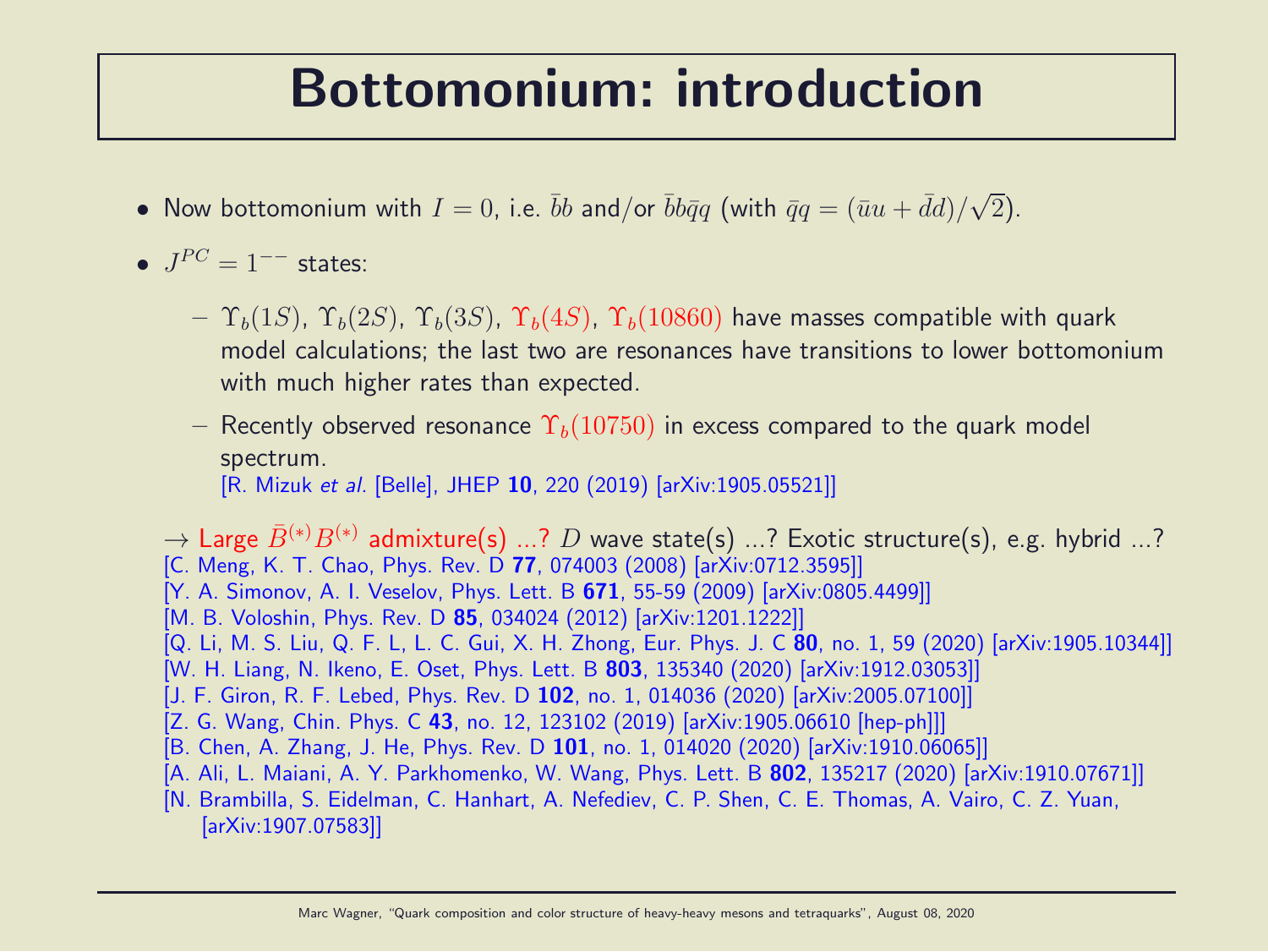### Bottomonium: Schrödinger equation

• One can derive a  $2 \times 2$  radial Schrödinger equation (boundary conditions: plane incident wave, as appropriate for scattering and the study of resonances)

$$
\begin{aligned}\n&\left(-\frac{1}{2}\begin{pmatrix} 1/\mu_Q & 0\\ 0 & 1/\mu_M \end{pmatrix}\partial_r^2 + \frac{1}{2r^2}\begin{pmatrix} 0 & 0\\ 0 & 2/\mu_M \end{pmatrix} + V_0(r) + 2m_M - E\right)\begin{pmatrix} u(r)\\ \chi(r) \end{pmatrix} &= \\
&= -\begin{pmatrix} V_{\text{mix}}(r)\\ V_{\bar{M}M, \parallel}(r) \end{pmatrix} krj_1(kr) \\
V_0(r) &= \begin{pmatrix} V_{\bar{Q}Q}(r) & V_{\text{mix}}(r)\\ V_{\text{mix}}(r) & V_{\bar{M}M, \parallel}(r) \end{pmatrix}\n\end{aligned} \tag{1}
$$

for two channels,

– a quarkonium channel (upper component),  $\overline{Q}Q$  (with  $Q \equiv b$ ), with orbital angular momentum  $L = 0$ .

 $-$  a heavy-light meson-meson channel (lower component),  $\bar{M}M$  (with  $M=\bar{Q}q\equiv B^{(*)}).$ 

[P. Bicudo, M. Cardoso, N. Cardoso, M.W. [arXiv:1910.04827]].  $[Talk by L. Müller, 04. Aug 16:40]$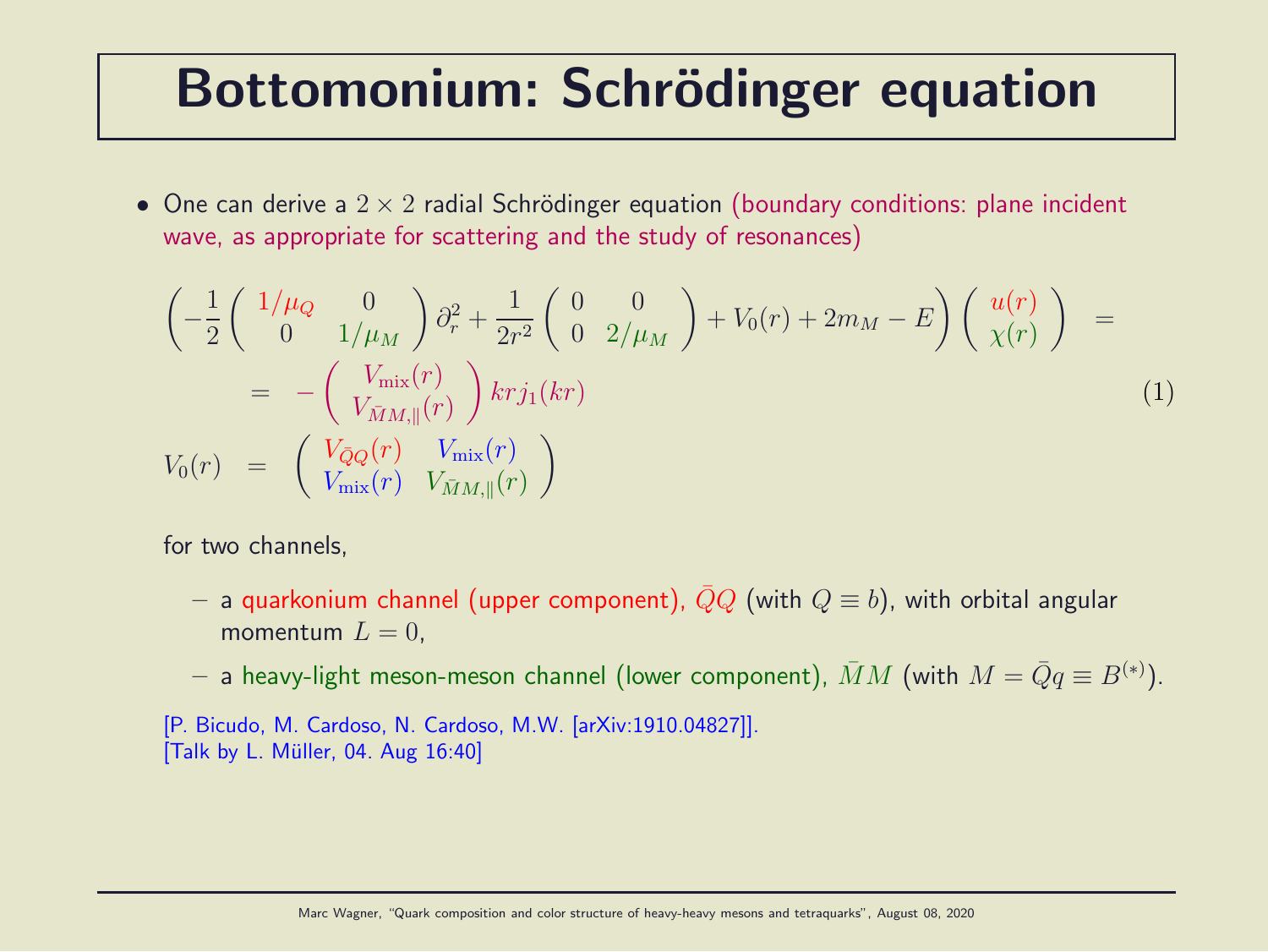### Bottomonium: potentials

• Use lattice QCD to compute the  $2 \times 2$  potential matrix

$$
V_0(r) = \begin{pmatrix} V_{\bar{Q}Q}(r) & V_{\text{mix}}(r) \\ V_{\text{mix}}(r) & V_{\bar{M}M, \parallel}(r) \end{pmatrix}.
$$

- $\bullet \ \ V_{\bar{Q}Q}(r)$ ,  $V_{\bar{M}M, ||}(r)$ ,  $V_{\text{mix}}(r)$ :
	- Lattice computation of string breaking with optimized  $QQ$  and  $MM$  operators:  $\rightarrow V_0^{\Sigma_g^+}(r)$  (ground state),  $V_1^{\Sigma_g^+}(r)$  (first excitation),  $\theta(r)$  (mixing angle).

$$
V_{\bar{Q}Q}(r) = \cos^2(\theta(r))V_0^{\Sigma_g^+}(r) + \sin^2(\theta(r))V_1^{\Sigma_g^+}(r)
$$
  
\n
$$
V_{\bar{M}M,\parallel}(r) = \sin^2(\theta(r))V_0^{\Sigma_g^+}(r) + \cos^2(\theta(r))V_1^{\Sigma_g^+}(r)
$$
  
\n
$$
V_{\rm mix}(r) = \cos(\theta(r))\sin(\theta(r))\left(V_0^{\Sigma_g^+}(r) - V_1^{\Sigma_g^+}(r)\right).
$$

– We use existing results from:

[G. S. Bali et al. [SESAM Collaboration], Phys. Rev. D 71, 114513 (2005) [hep-lat/0505012]]

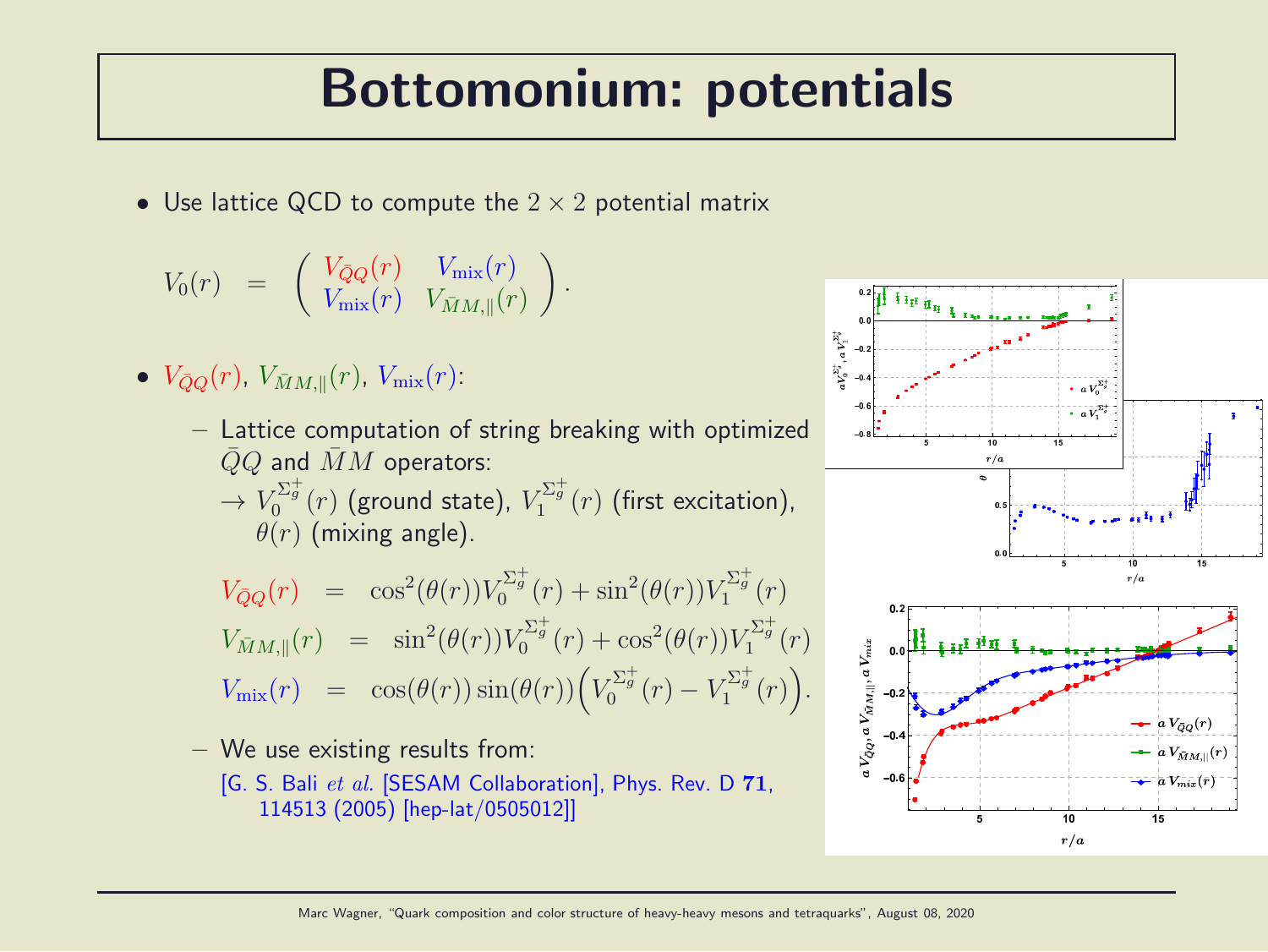#### Bottomonium: masses, structure (1)

- Determine the scattering amplitude  $t_{1\rightarrow 0.0}$  from the Schrödinger equation (1) with boundary conditions  $u(r) = 0$  and  $\chi(r) = it_{1\to 0,0} k r h_1^{(1)}(kr)$  for  $r \to \infty$ .
- Find poles of  $t_{1\rightarrow0.0}$  in the complex energy plane to identify bound states and resonances:
	- (Resonance) mass  $m = \text{Re}(E)$ , decay width  $\Gamma = -2\text{Im}(E)$ .
	- Four bound states on the real axis  $(n = 1, 2, 3, 4)$ , previous results confirmed.
	- $-$  Two resonances, which can decay to  $\bar{B}^{(*)}B^{(*)}$   $(n=5,6).$
	- Higher resonances not trustworthy, because excited B mesons neglected ( $n \ge 7$ ).

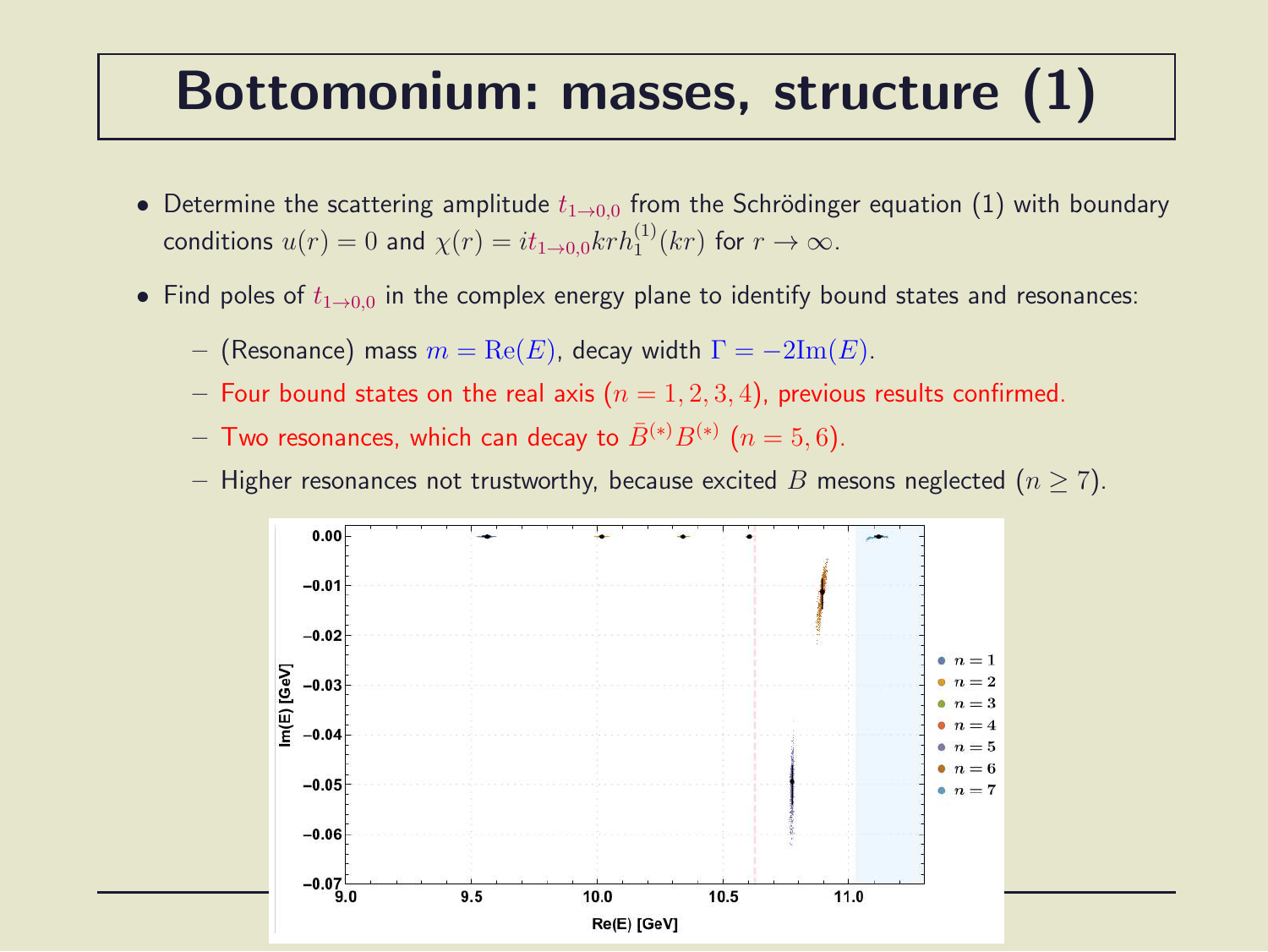### Bottomonium: masses, structure (2)

- Four bound states  $(n = 1, 2, 3, 4)$ , correspond to experimentally observed  $\eta_b(1S) \equiv \Upsilon_b(1S)$ ,  $\Upsilon_b(2S)$ ,  $\Upsilon_b(3S)$ ,  $\Upsilon_b(4S)$ .
- Two resonances  $(n = 5, 6)$ , close to experimentally observed  $\Upsilon_b(10750)$  and  $\Upsilon_b(10860)$ .

|                  | masses and decay widths from poles of $t_{1\rightarrow0.0}$ |                       |                      | quark composition        |                          | masses and decay widths from experiment |           |                |
|------------------|-------------------------------------------------------------|-----------------------|----------------------|--------------------------|--------------------------|-----------------------------------------|-----------|----------------|
| $\boldsymbol{n}$ | $m = \text{Re}(E)$ [GeV]                                    | $\text{Im}(E)$ [MeV]  | $\Gamma$ [MeV]       | $\%QQ$                   | $\%$ $\overline{M}$ $M$  | name                                    | $m$ [GeV] | $\Gamma$ [MeV] |
|                  | $9.562^{+11}_{-17}$                                         | $\overline{0}$        |                      | $0.89^{+0.004}_{-0.005}$ | $0.11^{+0.005}_{-0.004}$ | $\eta_b(1S)$                            | 9.399(2)  | 10(5)          |
|                  |                                                             |                       |                      |                          |                          | $\Upsilon_b(1S)$                        | 9.460(0)  | $\approx 0$    |
| $\overline{2}$   | $10.018^{+8}_{-10}$                                         | $\overline{0}$        |                      | $0.90^{+0.002}_{-0.001}$ | $0.10^{+0.001}_{-0.002}$ | $\Upsilon_b(2S)$                        | 10.023(0) | $\approx 0$    |
| 3                | $10.340^{+7}_{-9}$                                          | $\overline{0}$        |                      | $0.88^{+0.002}_{-0.002}$ | $0.12^{+0.002}_{-0.002}$ | $\Upsilon_b(3S)$                        | 10.355(1) | $\approx 0$    |
| $\overline{4}$   | $10.603^{+5}_{-6}$                                          | $\Omega$              |                      | $0.70^{+0.025}_{-0.025}$ | $0.30^{+0.025}_{-0.025}$ | $\Upsilon_b(4S)$                        | 10.579(1) | 21(3)          |
| 5                | $10.774_{-4}^{+4}$                                          | $-49.3^{+3.0}_{-4.6}$ | $98.5^{+9.2}_{-5.9}$ | $0.05^{+0.004}_{-0.006}$ | $0.95^{+0.006}_{-0.004}$ | $\Upsilon_b(10750)$                     | 10.753(7) | 36(22)         |
| 6                | $10.895^{+7}_{-10}$                                         | $-11.1^{+2.4}_{-3.6}$ | $22.2^{+7.1}_{-4.9}$ | $0.58^{+0.038}_{-0.042}$ | $0.42^{+0.042}_{-0.038}$ | $\Upsilon_b(10860)$                     | 10.890(3) | 51(7)          |

• Percentages of  $\bar{Q}Q$  and of  $\bar{M}M$  present in each of the bound states and resonances:

$$
\% \bar{Q}Q = \frac{Q}{Q+M} \quad , \quad \% \bar{M}M = \frac{M}{Q+M} \quad , \quad Q = \int_0^{R_{\text{max}}} dr \left| u(r) \right|^2 \quad , \quad M = \int_0^{R_{\text{max}}} dr \left| \chi(r) \right|^2.
$$

 $(u(r), \chi(r))$ : radial wave functions of the  $\overline{Q}Q$  and  $\overline{M}M$  channels;  $R_{\text{max}}$  dependence weak).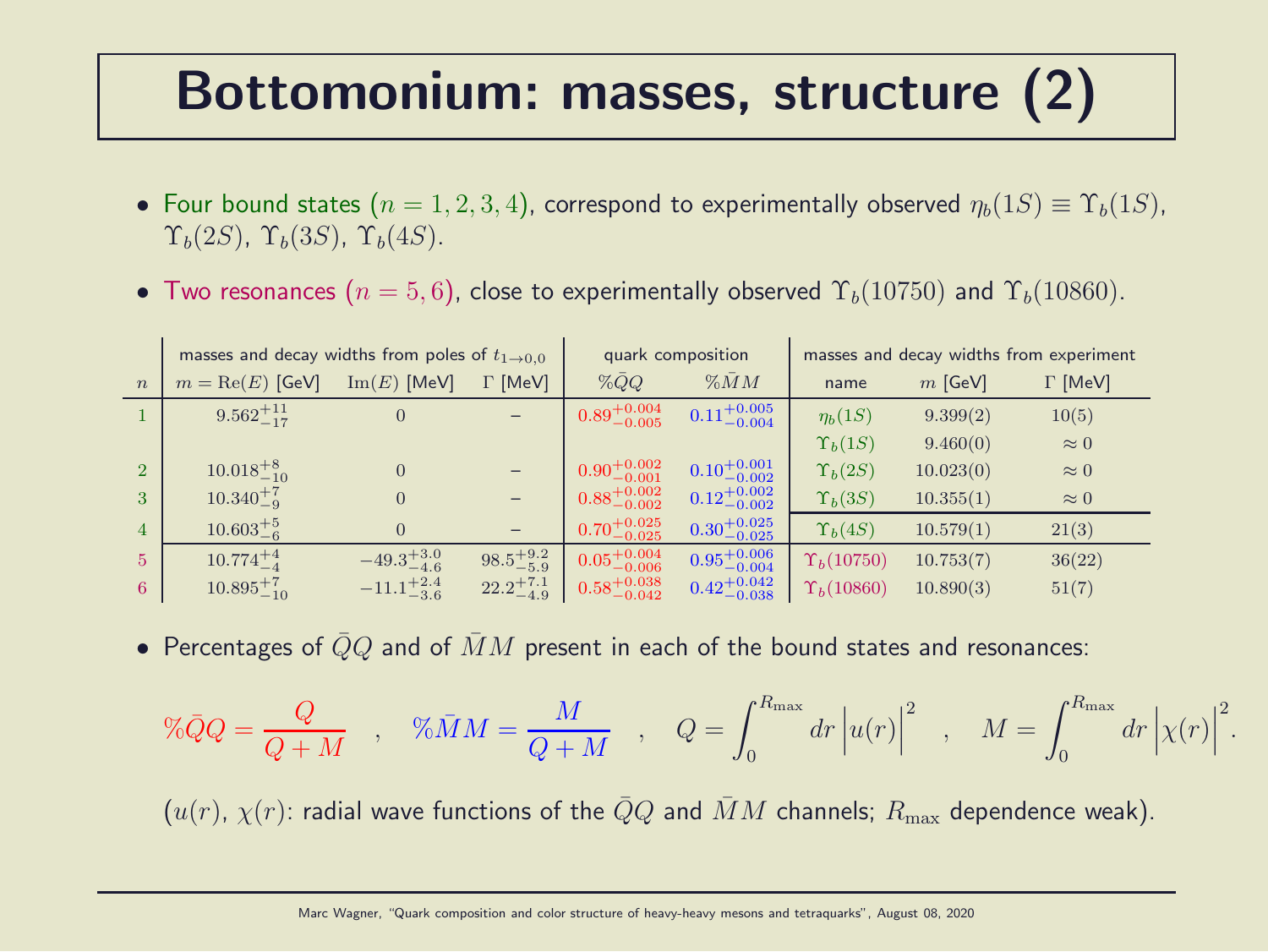#### Bottomonium: masses, structure (3)

• Percentages of  $\bar{Q}Q$  and of  $\bar{M}M$  present in each of the bound states and resonances:

$$
\% \bar{Q}Q = \frac{Q}{Q+M} \quad , \quad \% \bar{M}M = \frac{M}{Q+M} \quad , \quad Q = \int_0^{R_{\text{max}}} dr \left| u(r) \right|^2 \quad , \quad M = \int_0^{R_{\text{max}}} dr \left| \chi(r) \right|^2
$$

.

 $(u(r), \chi(r))$ : radial wave functions of the  $\overline{Q}Q$  and  $\overline{M}M$  channels).

• Plots confirm that  $R_{\text{max}}$  dependence is weak.